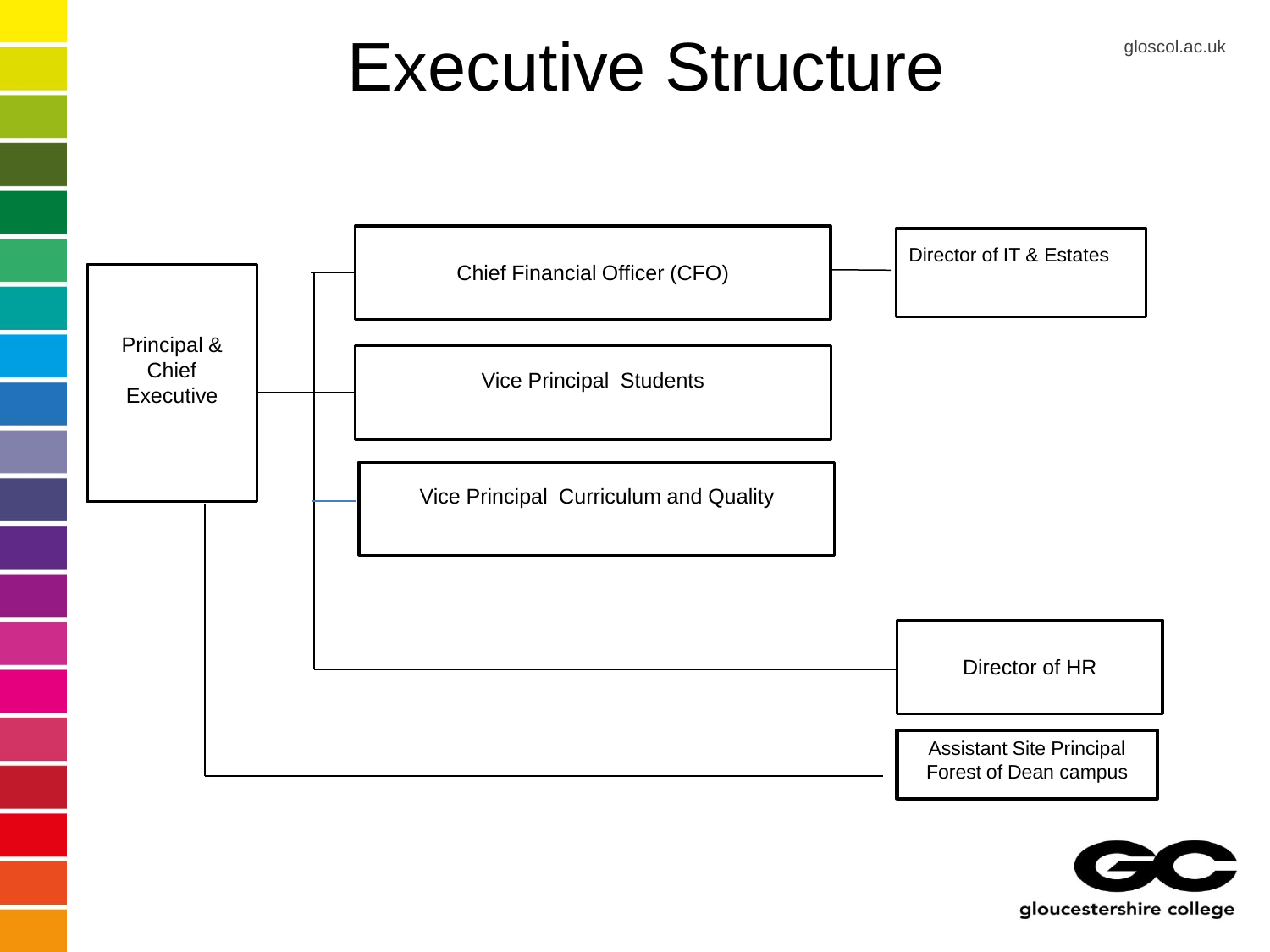

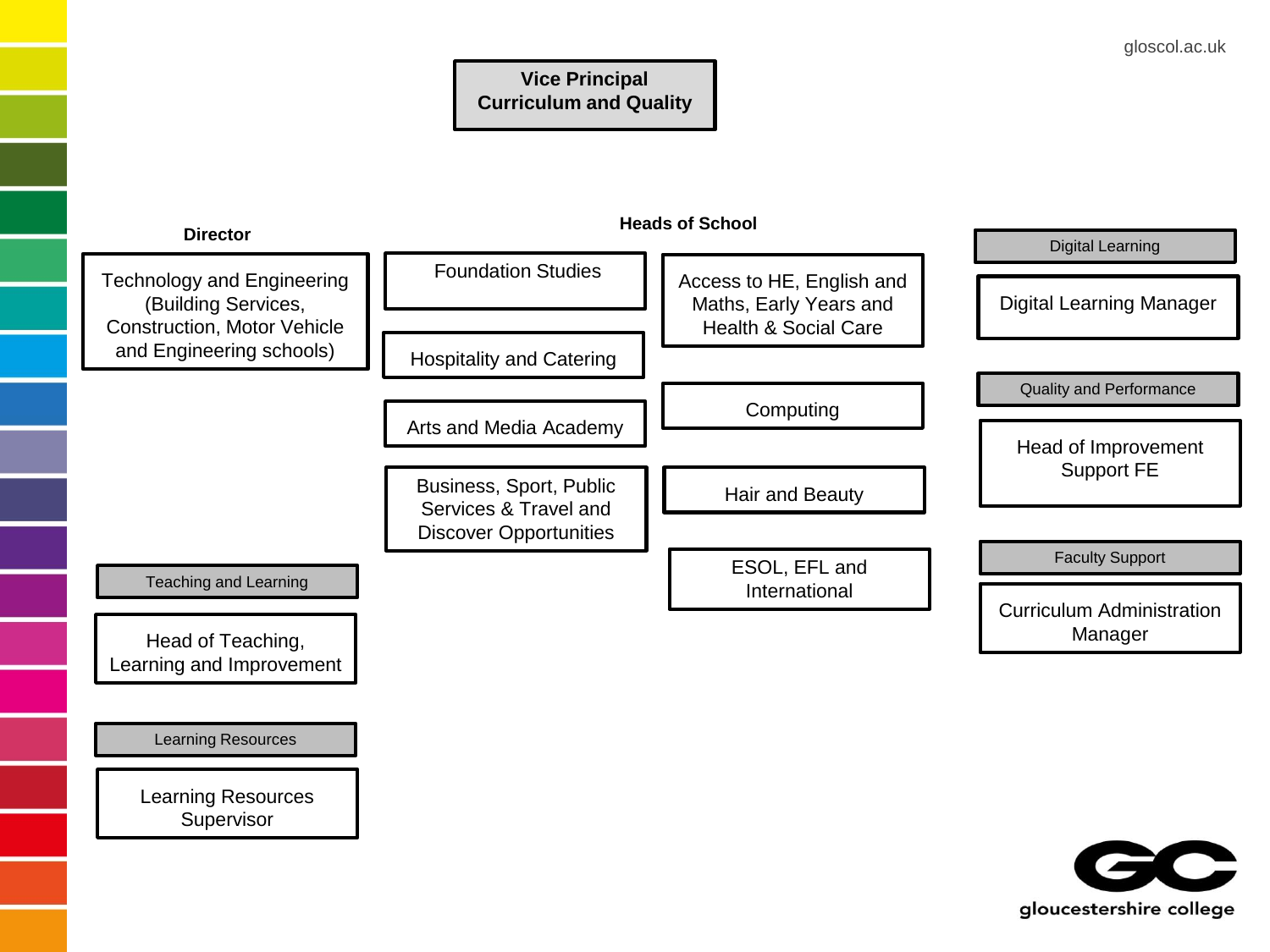**Director of HR**